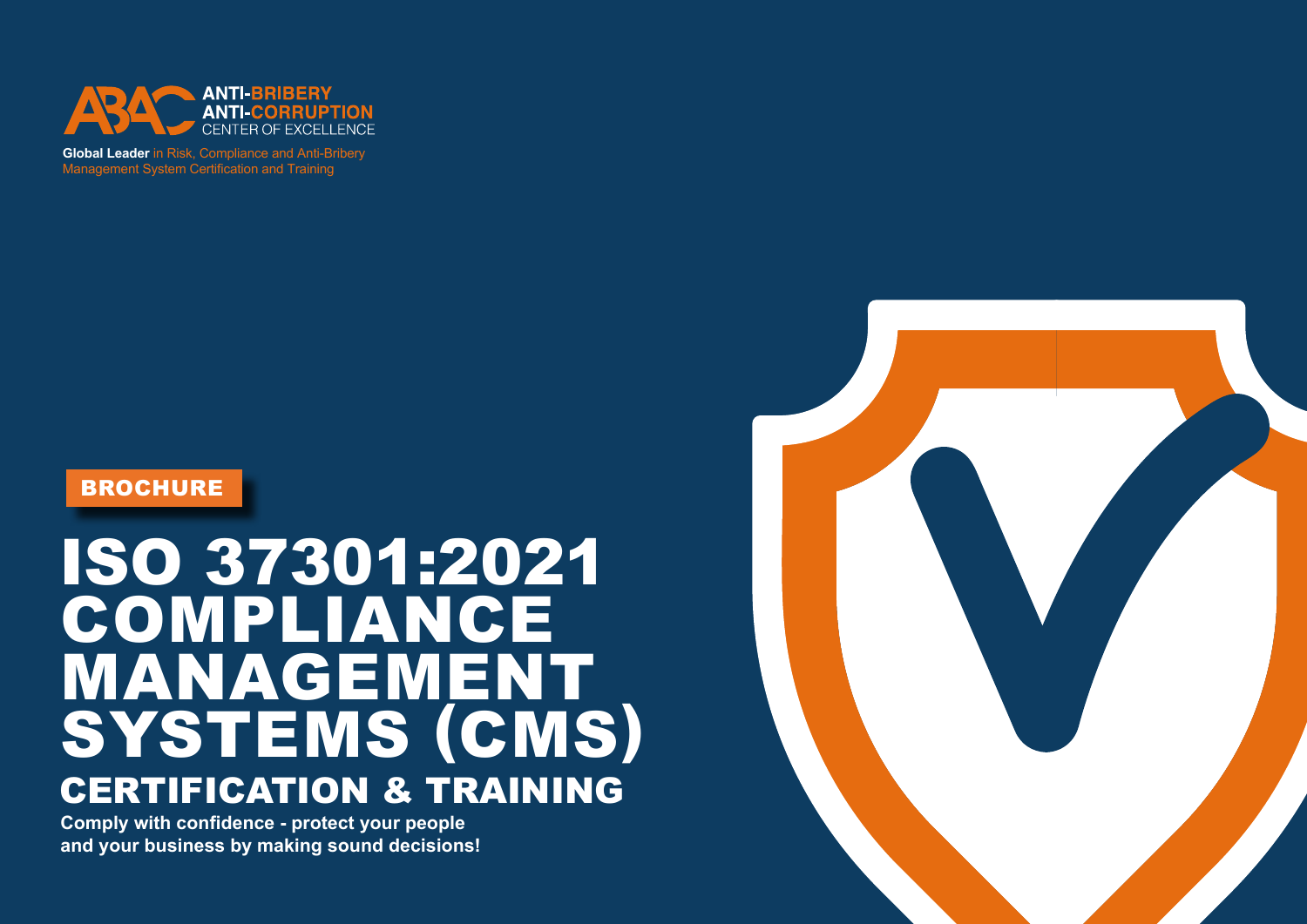# IS YOUR COMPANY IN LINE WITH INTERNATIONAL REGULATIONS\*?

**SO MANY LAWS AND REGULATIONS. SO FEW RESOURCES AVAILABLE TO ENSURE COMPLIANCE.**

In an effort to stifle the spread of financial crimes, specifically Money-Laundering and Corruption at the global level, the world's governing bodies have woven together with a complex and ever-expanding web of laws, regulations and standards. And these significantly impact how multi-national organisations conduct business.

**If your business isn't meeting the myriad obligations established by government bodies worldwide, the risk exposure can grow exponentially as each day passes.** 

Good corporate governance begins at the top, with a strong leadership desire to demonstrate that your organisation is taking every available step to prevent bribery and corruption. The challenge comes in interpreting and complying with the many various laws, standards, codes and rules which companies face at a local, regional, and national level. Because of these challenges, you must develop a robust internal

#### [LET'S TALK!](https://abacgroup.com/get-a-quote/)

\*The U.S. Foreign Corrupt Practices Act (**FCPA**) | The Good Practice Guidance on Internal Controls, Ethics and Compliance (**OECD**) | The Anti-Corruption Ethics and Compliance Handbook for Business (OECD) | The **UK Bribery Act** 2010 - the British Ministry of Justice's Adequate Procedures document

system to safeguard your organisation from the internal and external risks associated with bribery and corruption. The guidelines outlined in the internationally accepted ISO 37301:2021 Compliance Management Systems (CMS)represent the first step in developing a framework that protects the organisation from falling victim to the many risks associated with corporate bribery and/or corruption.

 $\overline{\mathbf{2}}$ 

## **NAVIGATING A SEA OF INTERNATIONAL COMPLIANCE STANDARDS TO BUILD A FRAMEWORK FOR AN EFFECTIVE STRATEGIC COMPLIANCE PROGRAM WITH ISO!**

*ISO 37301 is a widely-accepted standard that provides guidance for establishing, developing, implementing, evaluating, maintaining and improving an organisation's compliance management program. It covers all compliance-related issues, including anti-trust, fraud, misconduct, export control, anti-money laundering, and other unexpected risks which might affect your business.*

*Previously named ISO 19600, the standard was introduced by the International Organization for Standardisation (ISO) in April 2014, and replaced by ISO/ DIS 37301 in 2021. ISO 37301 will establish requirements for implementing a compliance management system, as opposed to ISO 19600 CMS, which only provides recommendations.*

#### **Who can apply for an ISO 37301 compliance management system certification?**

- Private organisations: the company at large, a business unit or a subsidiary
- Public organisations: administrations, services, political parties
- Not-for-profit organisations: NGOs, charities, foundations, associations

#### [GET A FREE QUOTE NOW!](https://abacgroup.com/get-a-quote/)

→ Find out more on good governance and ethical *practices with our team with ["Compliance](https://abacgroup.com/interview-with-abac-compliance-impact-challenges-future/)  [impact, challenges & future"](https://abacgroup.com/interview-with-abac-compliance-impact-challenges-future/)*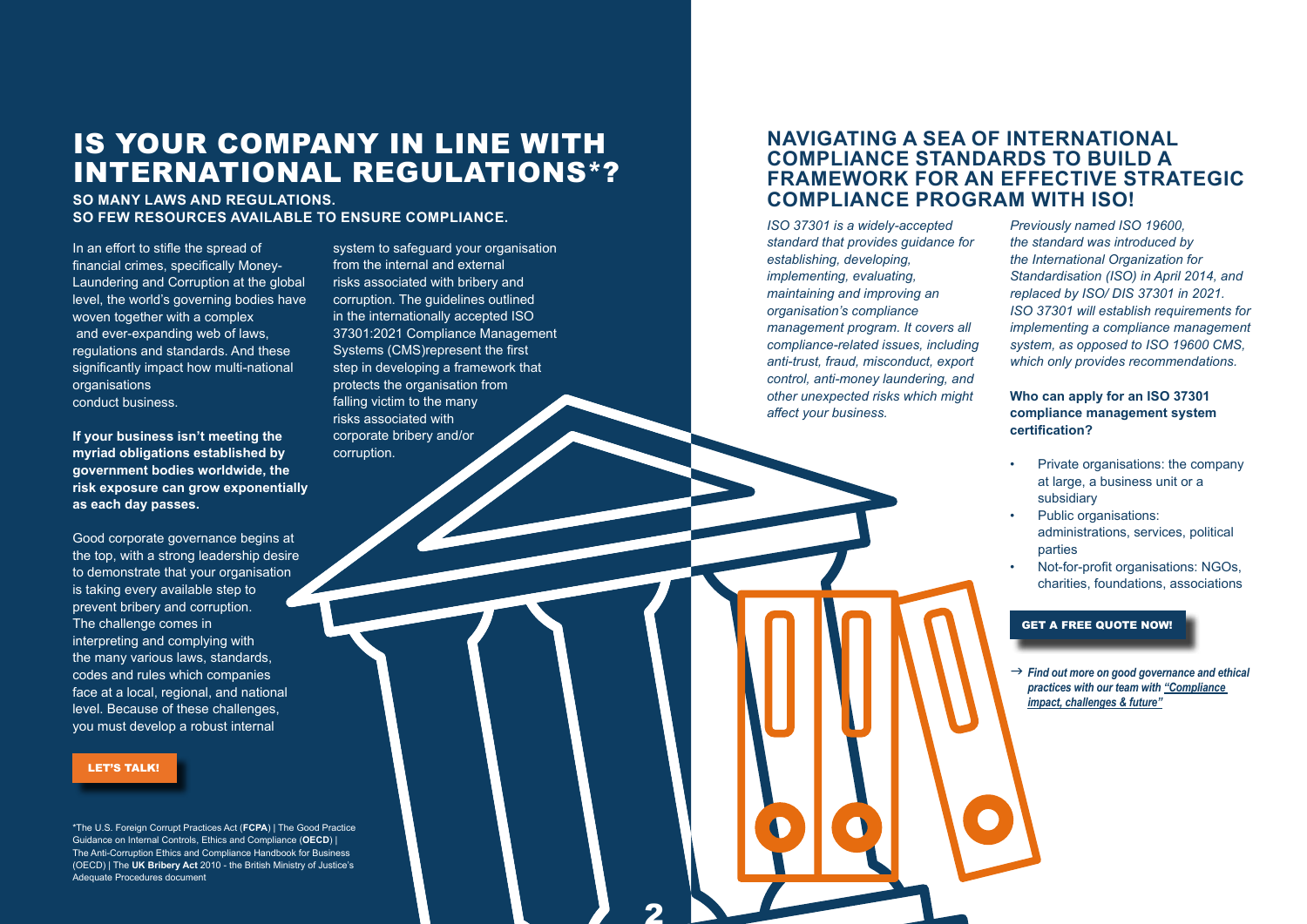# ISO 19600 WAS REPLACED – MEET ISO 37301

## **WHEREAS ISO 19600 WAS A GUIDELINE, ISO 37301 IS A CERTIFICATION STANDARD.**

ISO 37301 is a so-called Type A standard and unlike its predecessor ISO 19600 - is certifiable. That being said, 90% of the new standard is based on ISO 19600:2014. Companies who have previously aligned themselves to this one will not need to make radical changes. And organisations can have their compliance management system verified through an independent third party in the future.

If your organisation performs regular risk assessments, you have probably noticed that corporate compliance consistently ranks as one of the most significant risks. The implementation and certification of a robust compliance program can help you maintain integrity and ensure compliance with all applicable rules and regulations in a systematic, structured and proactive manner.

CMS helps organisations to comply with the legislation that is applicable to them and with the commitments assumed with their stakeholders. They reduce the economic or reputational risks of failing to comply with them and are a fundamental tool for organisations to comply with their corporate social responsibility policies. They undoubtedly help to create a culture of integrity and compliance that fosters sustained success and the survival of the organisation.

**Do you seek to benchmark your existing system against international best practices?** 

Certification of your compliance management system by an independent third-party such as ABAC**®** not only provides assurance to your stakeholders, it also enables organisations to detect opportunities and to further increase the effectiveness of their CMS.

#### **WHY CHOOSE ISO 37301:2021 CERTIFICATION AND TRAINING?**

Certification against ISO 37301 demonstrates your organisation's commitment towards an effective compliance management system and any of its applicable subsections like:

- General compliance
- Anti-bribery
- **Sanctions**
- AML
- Export control
- Data privacy.

The inclusion of these subsections demonstrates its wideranging applications and its potential to revolutionise your overall compliance efforts. However, as with all of ISO's standards, the requirements are broad enough to allow you to build a system that best suits the needs of your organisation, deciding upon the scope, location, number of people we interview, depth of the audits within the organisation, and which subsections to include.

3

[GET A FREE QUOTE NOW!](https://abacgroup.com/get-a-quote/)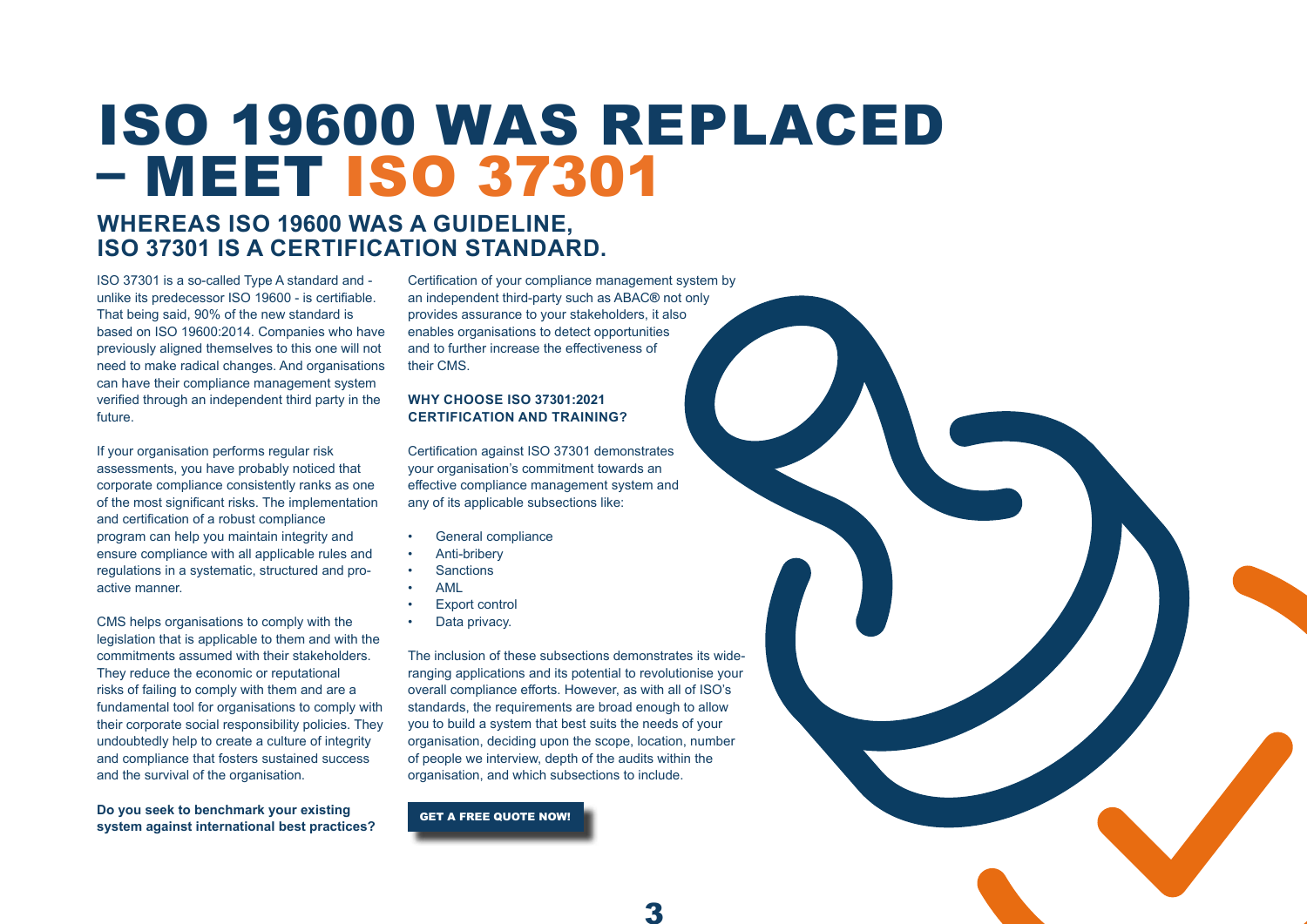# GAIN COMPETITIVE ADVANTAGE WITH OUR ABAC**®** PROGRAM!

**ABAC® is designed to help develop processes and systems that help your organisation effectively manage compliance risks and foster a system-wide business integrity culture. At the surface, organisations that implement ISO 37301 demonstrate a commitment to company-wide good governance and ethical practices, two core principles that contribute to any business's overall economic success. But the benefits of implementation go much deeper and include:**

Safeguard your **1** organisation's **reputation Correct potential breaches 2 3**

in a swift & effective manner

**Prove your 5 organisation's integrity**  levels & business values

**Strengthen your organisation's position** in

Verify your current compliance management system

**4**

Become attuned to new & exiting laws, rules & regulations globally

**6 Be alerted** when the risk of breaching any regulation exists

# **7 8**

**Reduce the risk of prosecution**

international business deals - courts in multiple jurisdictions can consider an organisation's overall commitment to compliance when determining penalties in corruption-related legal cases



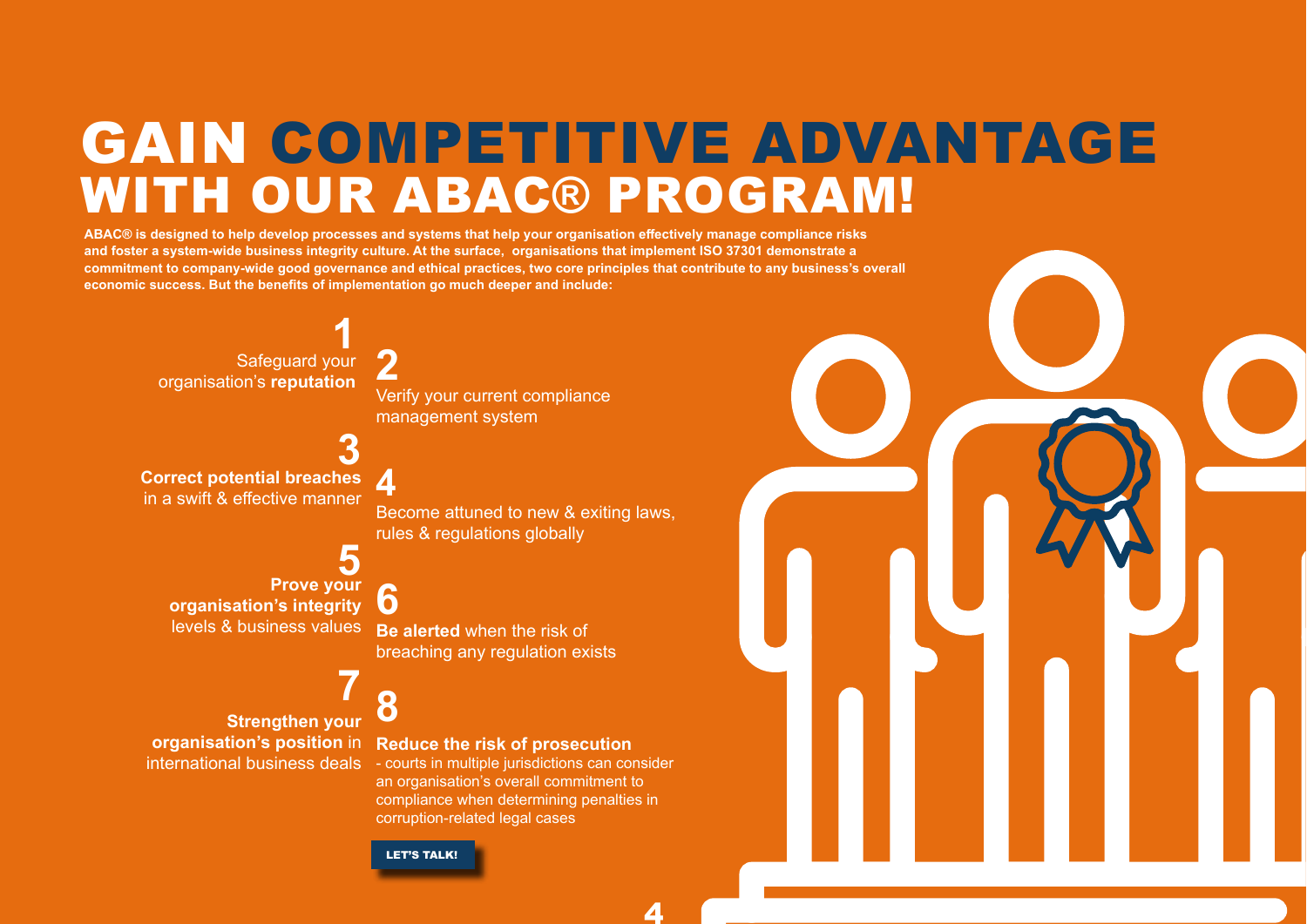# ISO 37001, AN INVALUABLE COMPLEMENT TO ISO 37301

The new standard will complement the existing *ISO 37001, Antibribery management systems – Requirements* with guidance for use, which helps organisations combat bribery both in their own operations and throughout their value chains.

This globally recognised standard certifies that an organisation has implemented reasonable and proportionate measures to prevent bribery and corruption. ABMS establishes requirements for areas such as top-level leadership, training, bribery risk assessment, due diligence adequacy, financial and commercial controls, reporting, audit and investigation.

Compliance to both standards presents a unique opportunity for the organisation to firmly state that both anti-bribery and compliance systems are in line with the highest level of international standards. ISO 37001 ABMS is structured to be easily integrated into an existing

[MORE ON ISO 37001](https://abacgroup.com/iso-37001-certification)

compliance management system following ISO 19600. Both standards focus on establishing best-practice procedures, controls and measures to identify, detect, prevent and monitor system-wide corruption while demonstrating a strong commitment to compliance. Your business will benefit specially if you are seeking a competitive advantage whilst expanding operations across the globe, attract potential investors, report to current stakeholders and build viable partnerships in the global marketplace.

Furthermore, such integration addresses the marketplace expectations that your organisation has a firm control over the operations of outside suppliers, agents, distributors and other third-party affiliations.

**Our fully equipped auditors and analysts work with your team in benchmarking the compliance and anti-bribery management systems in accordance with all international standards.**  ISO ISO 37301 & ISO 37001 **CERTIFICATION** & TRAINING

> Both certifications help the organisation and its top management, compliance officers, risk managers, internal and external auditors, and all related personnel to work together towards implementing adequate measures to prevent non-compliant behaviour on several key fronts, including:

- Comprehending the scope and context of the compliance management system
- Equipping the organisation's leadership via management-led controls
- Educating personnel on the importance of compliance
- Furthering compliance as a risk mitigation tool
- Establishing firm compliance objectives
- Building training programs that foster a strong corporate culture of compliance
- Developing effective communications and supporting documentation
- Monitoring the effectiveness of the compliance framework
- Identifying the necessary actions to ensure continuous improvement of the program

#### [GET A FREE QUOTE NOW!](https://abacgroup.com/get-a-quote/)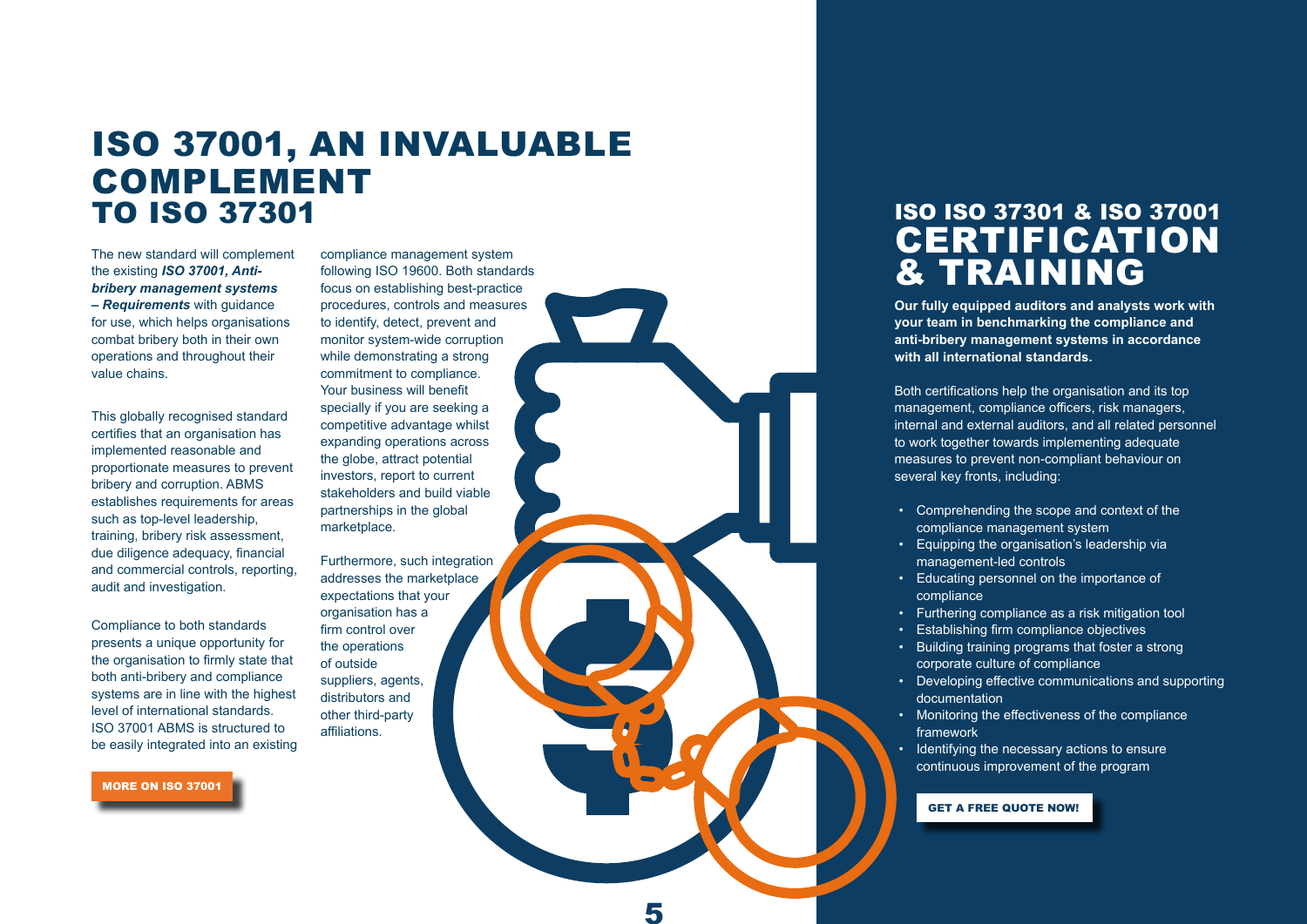

# HELPING YOU MAKE INFORMED, SOUND DECISIONS

**Risk management is a full-time, ongoing endeavor for organisations in today's business world, and it poses constant challenges. Unfortunately, fraud, bribery and corruption are major factors affecting businesses and agencies of all sizes and industries. Being proactive against these risks can mean the difference between success and ruin.**

The *Risk Management and ABMS Playbook* provides tools, checklists, case studies, FAQs and other resources to help you lead your organisation into better preparedness and compliance. Our experts share their own plays to help you reduce risk, thereby preventing and detecting more fraud. The first section address risk management directly: proper third-party due diligence and critical background screening take center stage for this game plan. Section two tackles bribery and corruption, with tried-and-true measures you can implement to stay better protected and in compliance with strict laws and regulations.

[DOWNLOAD EBOOK NOW](https://abacgroup.com/download-a-file/?dynamictext_945=https://abacgroup.com/wp-content/uploads/2021/ABMS-Risk-Management-Playbook-1.pdf)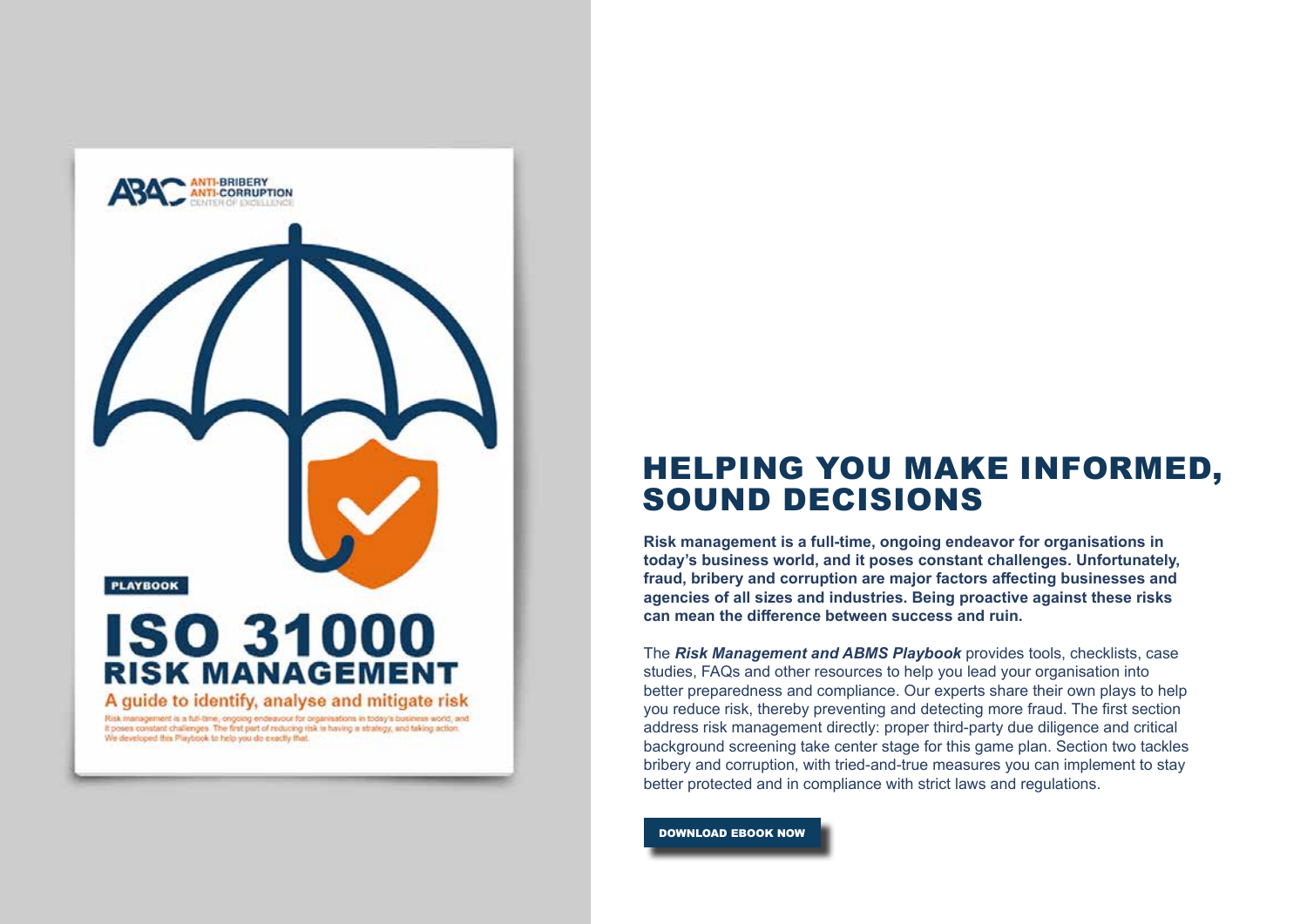

### HEADQUARTERS

[LET'S TALK!](https://abacgroup.com/contact/)

ABAC Center of Excellence Limited 2nd Floor, 5 Harbour Exchange Square South Quay, London E14 9GE UK **t:** +44 207 868 1575 **| e:** [info@ABACgroup.com](mailto:info@ABACgroup.com )

ABAC® Center of Excellence

**Huma Khalid,** Scheme Manager **e:** [huma.k@ABACgroup.com](mailto:huma.k%40ABACgroup.com?subject=) | **t:** +44 777 652 4355, +971 521 042 433



Huma, as Scheme Manager, is responsible for leading ABAC® and specifically, how ABAC<sup>®</sup> delivers on its commitment to counter bribery and corruption. Huma's responsibilities include planning and overseeing all aspects of the ABAC® program, which include Certification and Training. Additionally, Huma is overseeing the [Compliance Department for the implementation, management and internal audit](mailto:huma.k%40ABACgroup.com?subject=Let%27s%20Talk%21)  of CRI Group's and ABAC® compliance programs. These programs are consistent with regulatory requirements and executive management's commitment to maintaining an ethical culture and a high standard of compliance.

#### **Zafar I. Anjum,** Group Chief Executive Officer **e:** zanjum@CRIgroup.com | **t:** +44 758 8454959, +971 50 9038184



7

Zafar, Group CEO at CRI Group and ABAC® has been building a 30 years' career in the areas of anti-corruption, fraud prevention, protective integrity, security, and compliance. Possessing both industry expertise and an extensive educational background (MS, MSc, CFE, CII, CIS, MICA, Int. Dip. (Fin. Crime), CII, MIPI, MABI), [Zafar Anjum is often the first certified global investigator on the scene](mailto:omoye.osebor%40ABACgroup.com?subject=Let%27s%20Talk%21)  when multi-national EMEA corporations seek to close compliance or security gaps.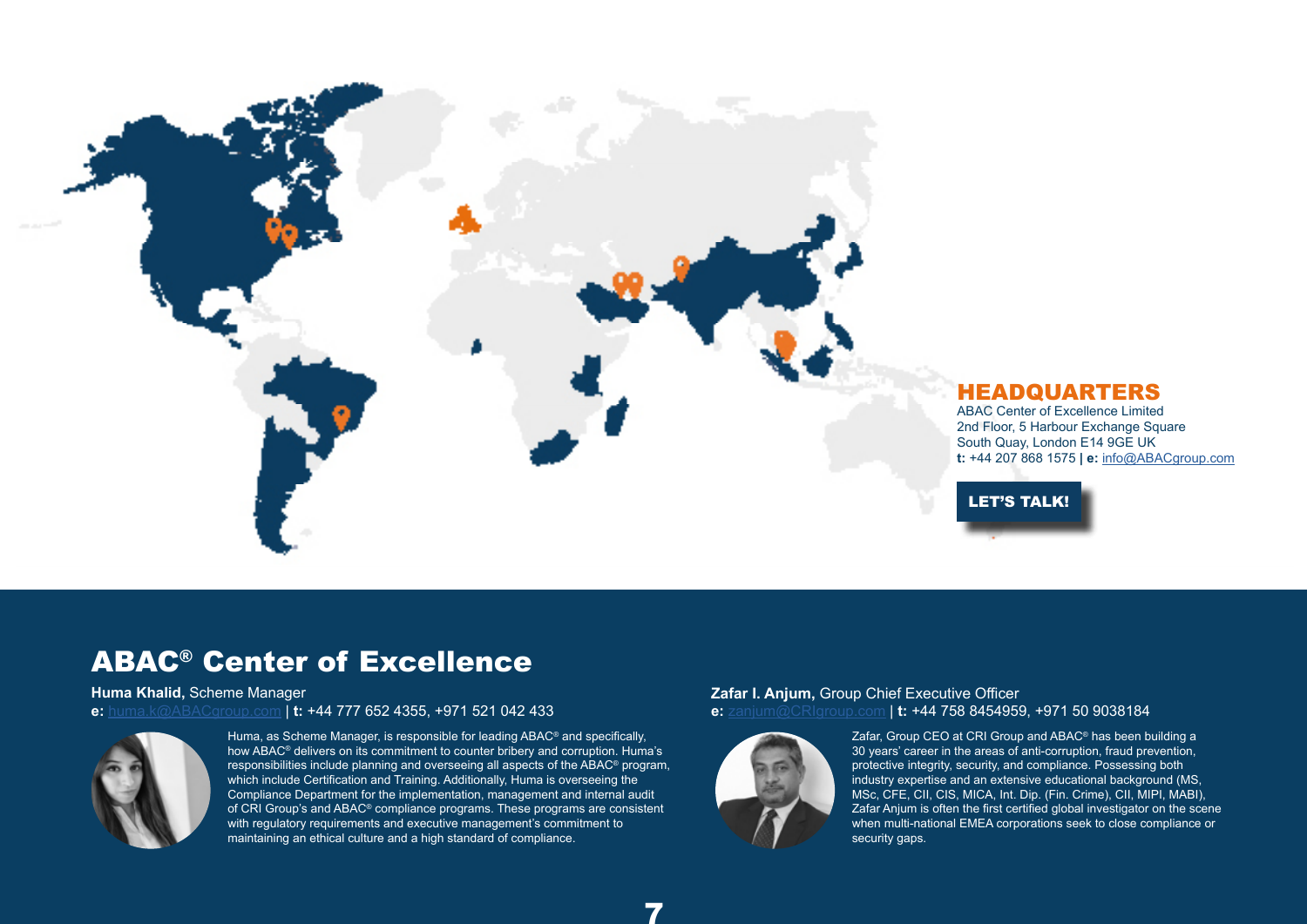**Certification and training to ISO standards demonstrates that your organisation works to international or national best practice, demonstrating your credibility and competence to stakeholders and customers. Certifications are legally obligated in some industries, while in other industries they are often included in tender requirements. At ABAC® we can provide you with training and certification for the following:** 

## ISO 37001:2016 ANTI-BRIBERY MANAGEMENT SYSTEMS

Designed to help your organisation implement an antibribery management system (ABMS), and/or enhance the controls you currently have. ISO 37001 helps to reduce the risk of bribery occurring and can demonstrate to your stakeholders that you have put in place internationally recognised good-practice anti-bribery controls.

[READ MORE](https://abacgroup.com/iso-37001-certification/)

### ISO 31000:2018 RISK MANAGEMENT SYSTEM

ISO 31000 is an international standard published in 2009, and updated in 2018, that provides principles and guidelines for effective risk management. It outlines a generic approach to risk management, which can be applied to different types of risks (financial, safety, project risks) and used by any type of organisation. It provides guidelines and principles that can help to undertake a critical review of your organisation's risk management process.

#### [READ MORE](https://abacgroup.com/iso-31000-training/)

## ISO 37301:2021 COMPLIANCE MANAGEMENT SYSTEM

ISO 37301 is a widely-accepted standard that provides guidance for establishing, developing, implementing, evaluating, maintaining and improving an organisation's compliance management program. It covers all compliance-related issues including anti-trust, fraud, misconduct, export control, anti-money laundering, and other unexpected risks which might affect your business.

[READ MORE](https://abacgroup.com/iso-37301-certification/)

## ISO 37002 WHISTLEBLOWING MANAGEMENT **SYSTEM**

Under Development...



## ISO 37000 GUIDANCE FOR THE GOVERNANCE OF ORGANISATIONS

Under Development...



# Building TRUST. Ensuring COMPLIANCETM.

Since 1990, Corporate Research and Investigations Limited "CRI® Group" has safeguarded businesses from fraud and corruption, providing insurance fraud investigations, employee background screening, investigative due diligence, thirdparty risk management, compliance and other professional investigative research services.

In 2016, CRI® Group launched Anti-Bribery Anti-Corruption (ABAC®) Center of Excellence - an independent certification body established for ISO 37001:2016 Anti-Bribery Management Systems, ISO 19600:2014 Compliance Management Systems and ISO 31000:2018 Risk Management, providing certification.

ABAC® Center of Excellence provides world-class certification services to organisations seeking to validate or expand their existing compliance frameworks to maintain a competitive edge in the world marketplace. Our experts audit your existing compliance and anti-bribery anti-corruption management systems to assess effectiveness and vulnerabilities, while ensuring your organisation complies with Internal Standards, FCPA rules, UK Bribery Act laws, Anti-Money Laundering regulations, and all other global, regional and local regulations.

ABAC® educates, equips and supports the world's leading business organisations with the latest best-in-practice risk assessments, performance assessments, systems improvement and standards certification.

ABAC® offers a complete suite of solutions designed to help organisations mitigate the internal and external risks associated with operating in multi-jurisdiction and multicultural environments while assisting in the development of frameworks for strategic compliance programs.

[LET'S TALK!](https://abacgroup.com/contact/)